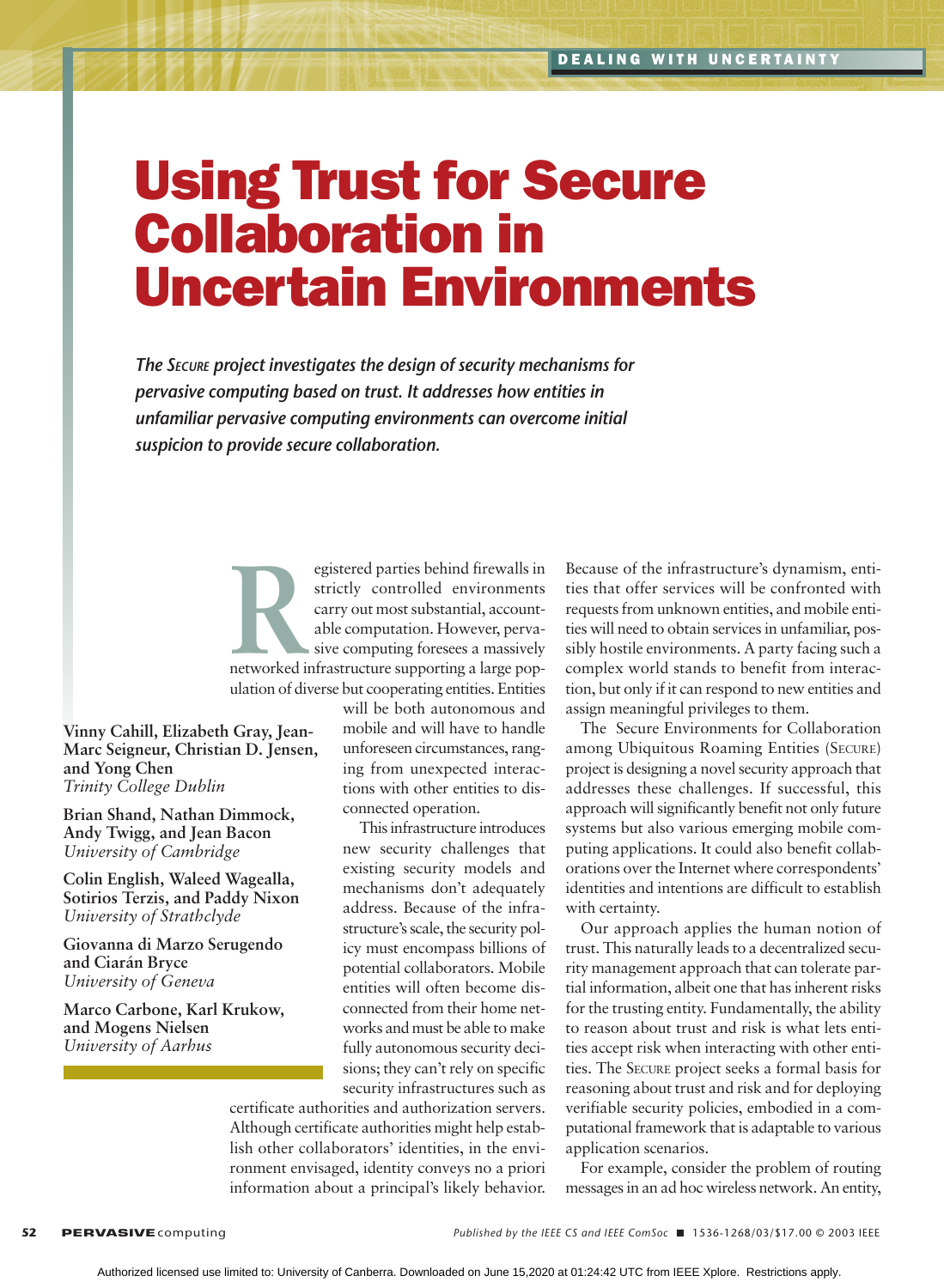or mobile node, with a message to send must rely on other nodes on the path to the intended destination to forward its message. Generally, the intermediate nodes might have no a priori relationship or agreement with the sender, which they might never have encountered before. Also, forwarding messages costs battery and processing power. Why should a sender rely on such nodes to help it? If multiple paths exist, which path should the sender put the most confidence in? These *trusting decisions* are informed by the degree to which the sender trusts the intermediate nodes to do the right thing based on observations of and experience with these nodes, their reputations, and possibly recommendations from third parties. These decisions are also mediated by the risk the sender takes. The sender probably requires less trust to send a lowimportance message and more trust for a very important message that really needs to get through.

### Understanding trust

Humans use trust daily to promote interaction and accept risk in situations where they have only partial information. Trust lets one person assume that another will behave as expected. Despite the extensive study of trust in sociology, psychology, and philosophy, it remains an elusive concept that defies stringent definition. This is partly because trust is largely invisible and implicit in society. Various definitions of trust have been offered,<sup>1</sup> many of which depend on the author's viewpoint or the context in which he or she examines trust. Because of trust's multifaceted nature, it's difficult to form a unified definition.

It's useful to examine dictionary definitions of trust to determine which are widely accepted. Common to these definitions are the notions of confidence, belief, faith, hope, expectation, dependence, and reliance on the integrity, ability, or character of a person or thing. The variety of common terms shows that there is no precise definition and hints at the range of views of trust. Sociologist Diego Gambetta<sup>2</sup> introduces trust as "a particular level of the subjective probability with which an agent assesses that another agent or a group of agents will perform a particular action, both before he can monitor such action (or independently of his capacity ever to be able to monitor it) and in a context in which it affects his own action." Social psychologist Morton Deutsch's work3 considers

need to have similar trust in each other. Even if two entities get the same evidence, they might not necessarily interpret this information in the same way.

Trust is also situation-specific; trust in one environment doesn't directly transfer to another environment. So a notion of context is necessary. Despite this situational nature, there's some agreement on a dispositional aspect of trust as a measure of your propensity to believe in others' trustworthiness.

Social scientists also highlight trust's

Trust is situation-specific; trust in one environment doesn't directly transfer to another environment. So a notion of context is necessary.

trust when faced with an ambiguous path with beneficial or harmful results depending on another person. He identifies various types of trust, from trust as the fallback when no other option is available to trust as confidence that the desired outcome will be reached. Deutsch suggests that people take trusting actions when possible benefits outweigh the likelihood of being let down. This implies that risk analysis forms an important part of the trust decision. Due to these and other views, Stephen Marsh<sup>4</sup> reasons that it might prove more suitable to model trust's behavior rather than trust itself, removing the need to adhere to specific definitions.

An important observation from all these sources is that trust—one individual's opinion of another—is a subjective notion, and every individual decides whether to trust based on the evidence available for personal evaluation (although you might delegate this decision to a more authoritative source in certain circumstances). Also, trust isn't symmetric—two individuals don't dynamic properties: It is self-preserving and self-amplifying, it increases through periodic successful interactions, and it degrades through disuse or misuse.

Trust is inherently linked to risk; there's no reason to trust if there's no risk involved. This relationship implies that cooperation is less likely with higher risk unless the benefits from cooperating are worth the risk. So reasoning about trust lets entities accept risk when interacting with others.

The SECURE project's approach is based on the premise that trust and risk are inexorably linked and must both be considered when making a decision about an ambiguous path whose outcome depends on another entity's actions.

### Handling trusted interactions

The trust a principal needs for an interaction depends on the risk involved. This allows for appropriate security in pervasive environments without requiring excessive trust in straightforward cases.

When a system grants privileges to a principal, it expects the principal to use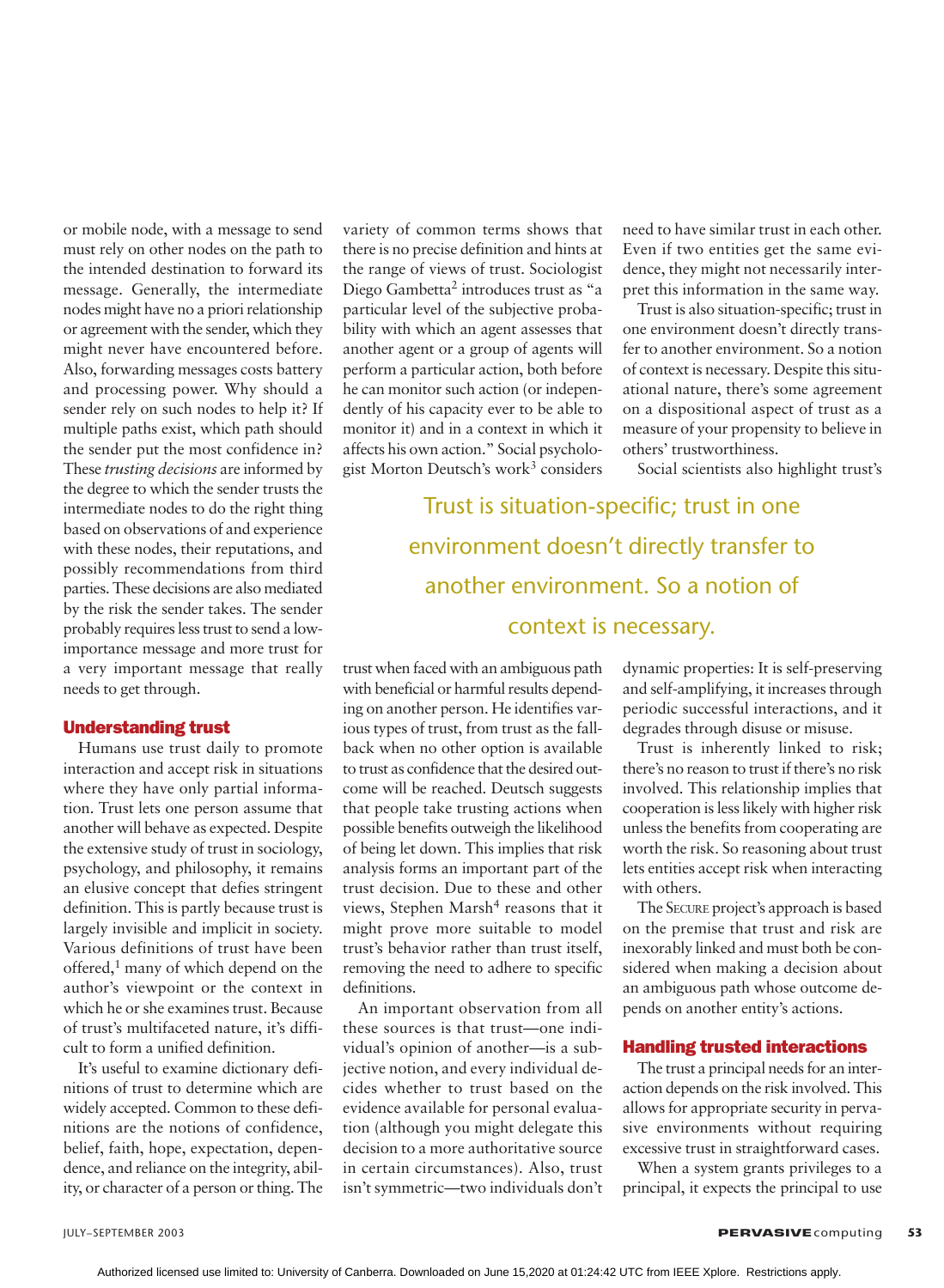

them in a particular way—for example, to update old address book entries with accurate information. However, the principal could deviate from this expected behavior, and the combined likelihood and severity of this is the risk of granting them a privilege.

### Risk analysis

In SECURE, the risks of a trust-mediated action are decomposed by possible outcomes. Each outcome's risk depends on the other principal's trustworthiness (the likelihood) and the outcome's intrinsic cost. For example, an address update might itself be out-of-date or maliciously misleading. These two outcomes' costs would reflect the user's wasted time, and the likelihoods would depend on trust in the other party.

An outcome's costs could span a range of values. For example, a user might have received a correct phone book entry. This third outcome's cost could show a net benefit to the user, as the user might successfully use it later. However, if the number became out-ofdate by the time it was used, that would be a net loss. To reflect this uncertainty, you might represent the distribution of costs as a cost-PDF (probability density function).

Figure 1 illustrates a user contemplating a parameterized interaction with principal *p*. For each possible outcome, the user has a parameterized cost-PDF (a family of cost-PDFs) that represents the range of possible costs and benefits the user might incur should each outcome occur.

While the *risk evaluator* assesses the possible cost-PDFs, the *trust calculator* provides information *t* that determines the risk's likelihood based on the principal's identity *p* and other parameters of the action. The risk evaluator then uses this trust information to select the appropriate cost-PDF.

Finally, the *request analyzer* combines all the outcomes' cost-PDFs to decide if the action should be taken or to arrange further interaction. Because any uncertainty is preserved right up to the decision point, this allows more complex decision making than simple thresholding, allowing responses such as "not sure" if there isn't enough information.

In our continuing example, if Liz's PDA received a phone number from Vinny's PDA, she might not think it was maliciously misleading based on her trust in Vinny's honesty. She might think it could be out-of-date, however, if Vinny had given her stale information before, attributing a higher risk to this outcome. Finally, she'd consider the potential benefit of having a correct number, again moderated by Vinny's trustworthiness. Liz's PDA would do all these calculations on her behalf using its model of her trust beliefs, as Figure 2 illustrates. If the benefits outweighed the other outcomes' costs, the PDA would then accept the information.

On the other hand, if John—a colleague from a competing research group sent Liz an address book entry, her PDA might reject it after the same analysis because she didn't know him. At this point, the request analyzer might seek out more information, maybe by discovering that John works with Jean, who is trusted by Liz, or by interrupting Liz for confirmation.

Interconnected address book categories can give structure to information.5 By assigning each category a risk value and explicitly costing the user's time, sensitive entries (such as bank phone numbers) can naturally be protected with little user effort.

So this explicit risk analysis, which differentiates the SECURE approach from other trust-based approaches,6,7 balances the evidence that a principal is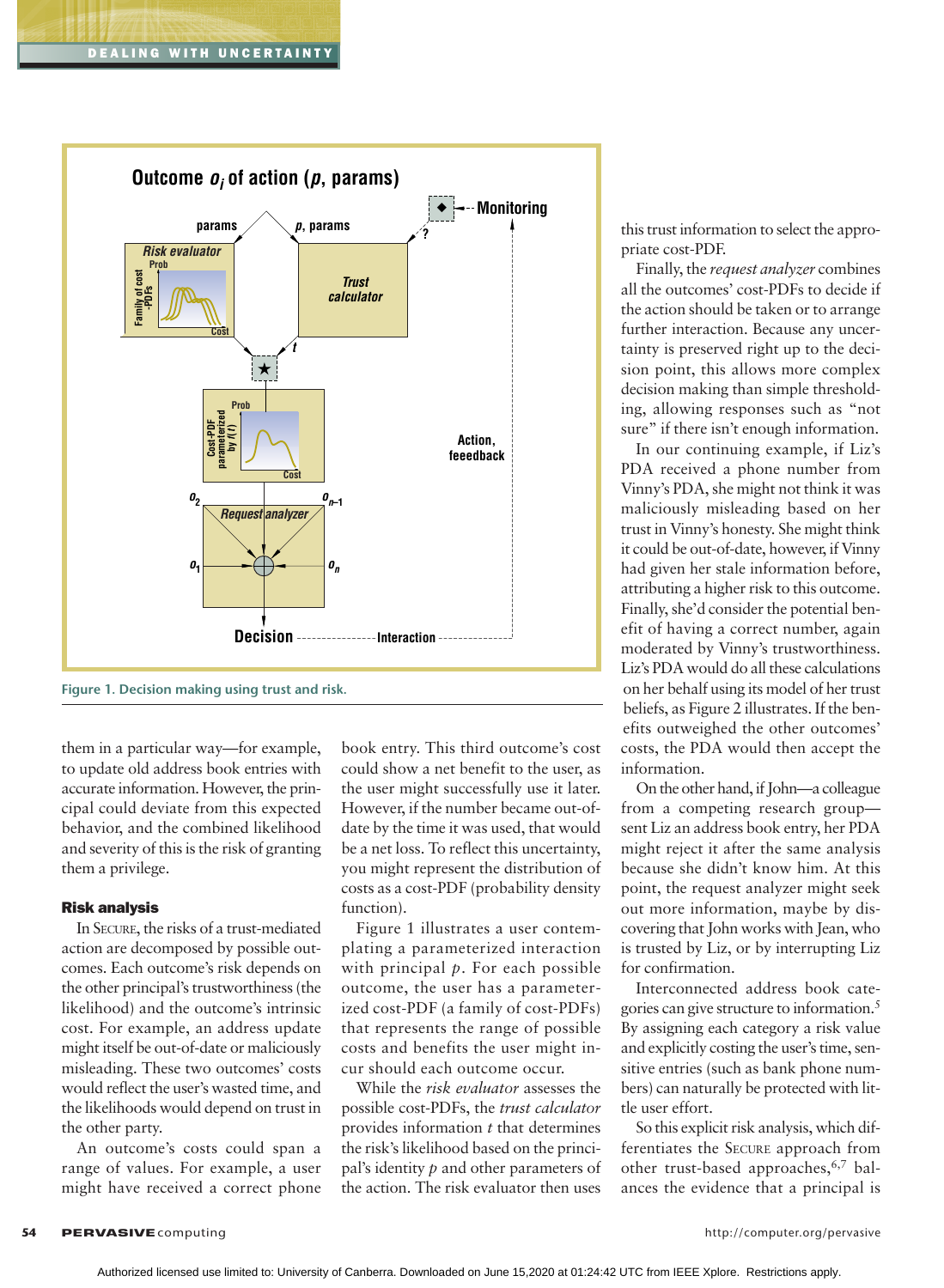trustworthy against the risks if it isn't. This allows sensible behavior in the face of uncertainty, but prevents abuse by incrementally updating trust assessments as more evidence becomes available.

### Building trust

Recent work on trust management systems $8-11$  attempts to manage security in large-scale distributed networks by using credentials that delegate permissions. However, these systems focus on trust management's static element and neglect the dynamic component of trust formation. What does trust really consist of?

Fundamentally, we base trusting decisions on trust information, encompassing evidence from personal observations of previous interactions and recommendations from partly trusted third parties. These two main sources of stored trust information let us dynamically form an opinion about another entity.

Personal observations of the entity's behavior, through recording outcomes of interactions, are essential in subjectively evaluating trustworthiness. These observations are evaluated against the principal's expected behavior to produce *experiences*. <sup>12</sup> The range of experience values reflects the effect of the observed outcome relative to the expected outcome, usually in terms of gain or loss. These values are ordered and classified into two sets, a trust-positive set and a trust-negative set. This evidence is aggregated with the evidence from previous interactions to give a comprehensive summary of the principal's interaction history.

Recommendations from trustworthy third parties can propagate trust in unknown entities by providing supporting evidence for decisions. The recommendation process becomes more important when the trust evaluation based on observations isn't precise enough. In such cases, an entity might need more infor-



**Figure 2. Illustration of risk analysis.**

mation. Also, it could discard imprecise recommendations that provide little additional information. The decision, however, is left to the individual entity.

Upon receiving a collaboration request, we can dynamically filter the available trust evidence to keep only what's relevant to the requested action. If no evidence from experience or recommendation is available for an entity, we must establish an initial trust value to encourage low-risk collaborations. We can determine this using many strategies.<sup>13</sup> This collaboration will provide further evidence on which we can base future trust formation. If enough evidence exists to reason about the entity's trustworthiness, then we will evaluate observations and recommendations to yield trust information. This information might be multidimensional—separate trust intervals might be formed for different aspects of trust in the interaction. We treat recommendation evidence separately from personal experience evidence, which has more influence on trust.

The trust model (see the related sidebar) operates using local trust policies. These local policies let the system use collected evidence and dictate the conditions in which the trust opinion, formed from the evidence, should be used. The policies also let us conditionally delegate trust evaluation to an outside entity—an important feature of the trust model. The difference between delegation and recommendation is that we delegate to entities similar to ourselves, which we might consider experts for the decision; in recommendation, however, we gather trust information from any principal in the environment and can seek more than one recommendation. We can also weigh recommendations according to our trust in the source as a recommender.

Our framework goes a step further than trust-based frameworks such as  $CONFIDANT<sup>14</sup>$  and similar approaches.<sup>15</sup> CONFIDANT, for instance, is designed for ad hoc network routing. No centralized and trusted network manager exists in such a network; each node must trust others to transmit its messages. Nodes can exchange reputation information to detect malicious nodes. A node might send *reputation records* that describe its first-hand experience with another node or *trust records* that encapsulate reputation information received from other nodes. Nodes depend on these records to make routing decisions. In our approach, a node's trust decision need not rely on exchanged reputation information but can also be delegated to another node. This leads to a more flexible range of trust policies and is more consistent with the human approach to trust formation.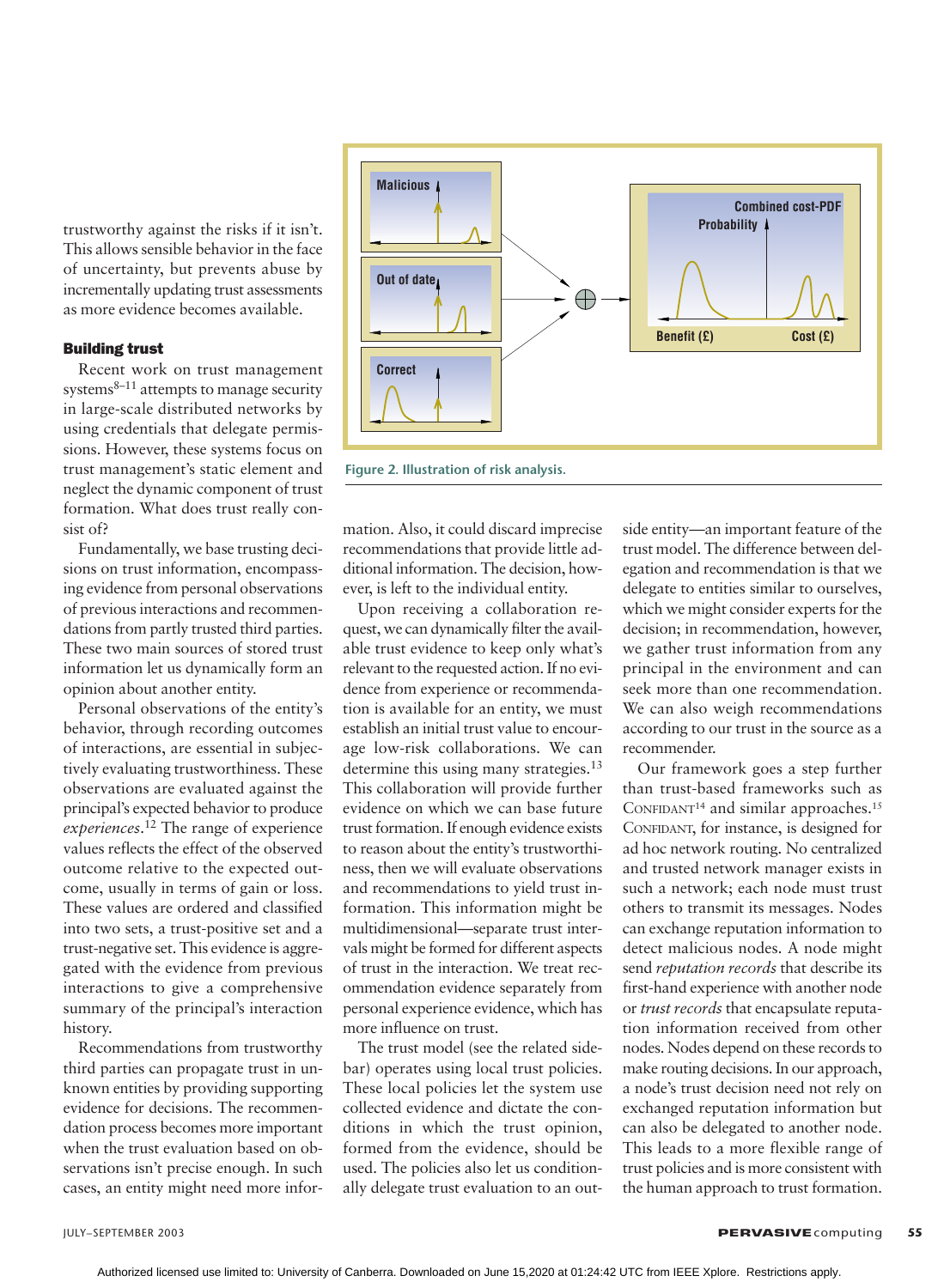### The Trust Model

The trust model<sup>1</sup> aims to provide formal techniques for study-<br>ing the properties of trust-based systems. Our formal model focuses on the set  $\mathcal T$ , the set of trust values, whose elements represent degrees of trust. The set  $\mathcal T$  has two orderings  $\preceq$  and  $\sqsubseteq$  such that  $(\mathcal{T}, \preceq)$  is a complete lattice and  $(\mathcal{T}, \sqsubseteq)$  is a complete partial order with a bottom element. The ordering  $\preceq$  reflects the notion of "more trust" saying that a particular trust value might represent a higher level of trust than another, whereas the ordering  $\sqsubseteq$  reflects information saying that a particular trust value might contain more information than another. In a setting with numerous interacting principals, we can't assume that every principal has precise information, or even any information at all, about every other principal. Principals must often act on requests from unknown principals. The element  $\bot_\sqsubseteq$  represents the value unknown. In this setting, it's important to distinguish this element from  $\perp \text{L}$ , which represents no trust; the former is interpreted as having no evidence for trust or distrust, whereas the latter implies an explicit reason for distrusting the particular principal.

We have a technique<sup>1</sup> for building the triple  $(\mathcal{T}, \preceq, \sqsubseteq)$  starting with a complete lattice,  $(D, \leq)$ , and considering the set of intervals of type  $[d_0, d_1]$  over *D*. The ordering  $\leq$  will be a natural lifting of  $\leq$ to these intervals. The  $\sqsubseteq$  order considers the intervals' "width," which can be thought of as representing the amount of uncertainty. So the real trust value is in that interval, but we aren't sure exactly where.

A simple example could be starting with the complete lattice of reals ([0, 1],  $\leq$ ). This lattice's intervals are the subintervals of [0,1] (where [0,1] denotes complete uncertainty). The interval [.3, .6] could represent the trust principal *a* has in principal *b* with uncertainty 0.6 − 0.3 = 0.3. *a* might eventually receive more information about *b*, enabling it to give a more precise judgment—narrowing the value to [.33, .6], for example.

Given a set of principals  $P$  and the set  $T$ , we can see trust information as a function:

### $m: \mathcal{P} \rightarrow \mathcal{P} \rightarrow \mathcal{T}$ .

The function *m* applied to *a* applied to *b* is the trust value *m*(*a*)(*b*) ∈  $T$  expressing *a*'s trust in *b*.

Furthermore, every principal has a local policy that is its contribution to the global trust information. It expresses how the principal plans to compute trust information. The model can handle delegation, which means that a principal can refer to another principal's trust information. So every principal can express its trust in another principal in terms of not only its own beliefs but also other principals' beliefs. Given  $a \in \mathcal{P}$ , the policy  $\pi_a$  can be seen as a function of the type:

$$
\pi_a\colon(\mathcal{P}\to\mathcal{P}\to\mathcal{T})\to(\mathcal{P}\to\mathcal{T}).
$$

This function takes the current trust information about all principals (function *m*) and returns a function which expresses *a*'s trust in a given principal.

The collection of all local policies induces a global policy function:

$$
\Pi: (\mathcal{P} \to \mathcal{P} \to \mathcal{T}) \to (\mathcal{P} \to \mathcal{P} \to \mathcal{T})
$$

(The induced function is  $\Pi' : \mathcal{P} \to (\mathcal{P} \to \mathcal{T}) \to (\mathcal{P} \to \mathcal{T})$ ), which is equivalent to the given one.)

As an important general assumption, we require that  $\Pi$  is a  $\sqsubseteq$ continuous function. Intuitively, this is a reasonable assumption: All policies should satisfy the property that the more information other principals provide, the more information the policies provide. From this assumption, we safely define the global trust information as the least fixed point of Π.

### **REFERENCE**

1. M. Carbone, M. Nielsen, and V. Sassone, *A Formal Model for Trust in Dynamic Networks*, BRICS tech. report RS-03-4, Univ. Aarhus, 2003.

### Software framework

Even if we understand how to reason about trust formation and evolution and how to exploit trust in making access control decisions, we also need to ensure that we can feasibly implement the necessary algorithms for these processes in heterogeneous systems. So, we are developing a policy-neutral software architecture framework encompassing algorithms for trust management that we can use in various applications. Figure 3

illustrates the current version of our framework design.

When a principal *p* makes a request for interaction, the request passes through the application programming interface into the request analyzer. The request analyzer requests information about *p* from three sources: the *entity recognition* component, the trust calculator, and the risk evaluator.

The entity recognition component, which is responsible for recognizing new

or previously encountered entities, requests verification that *p* is recognized (see the "Entity Recognition" sidebar). Any other component can consult the entity recognition component to obtain recognition capabilities as necessary.

Additionally, the request analyzer requests a trust calculation from the trust calculator. The trust calculator computes the least fixed point, as we discuss in "The Trust Model" sidebar, using information gathered from the *trust lifecycle*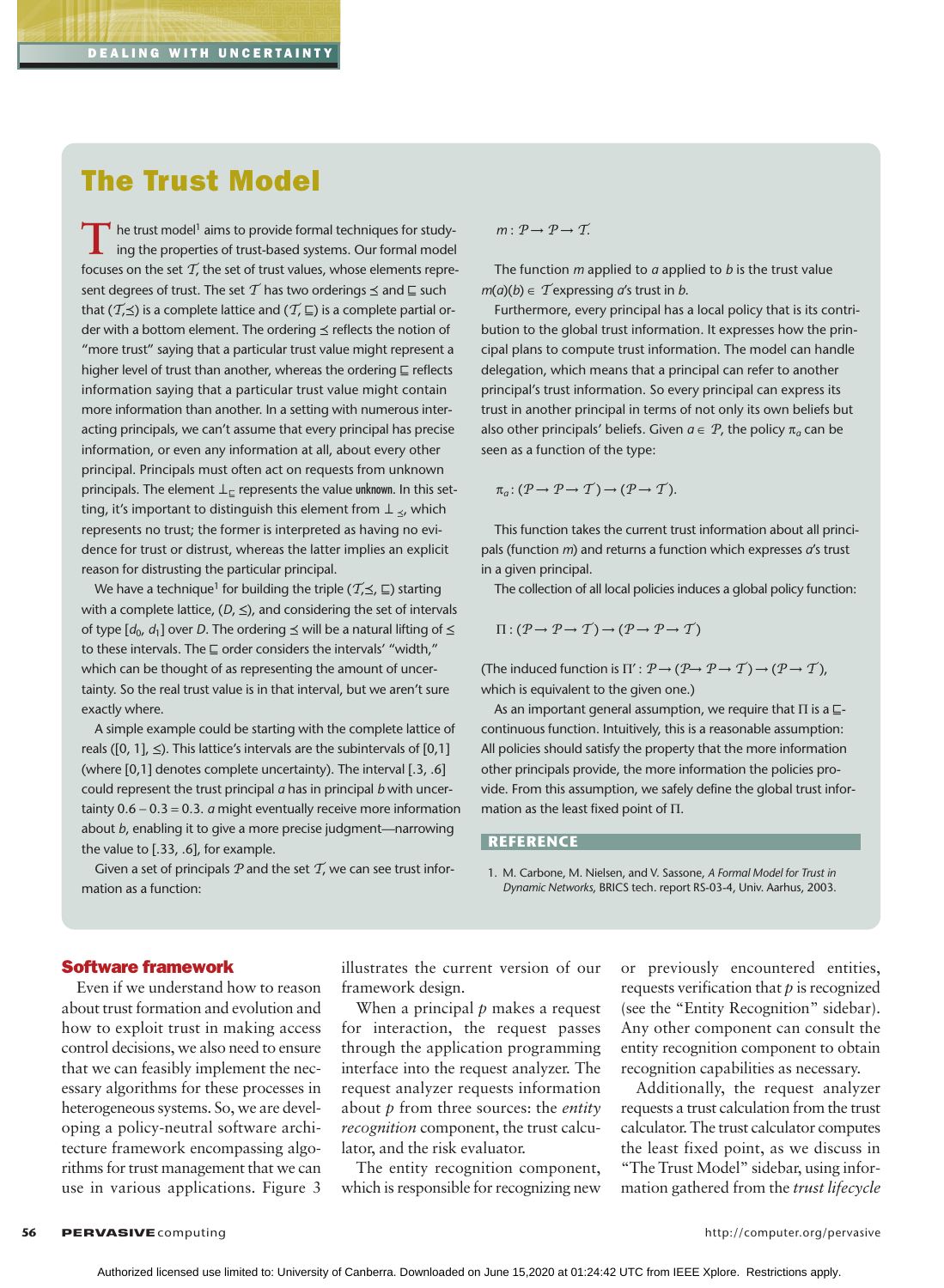*management* component and its local trust policy. As we mentioned earlier, the system can delegate the trust level calculation for  $p$  to another entity, thereby initiating synchronous communication with a remote entity.

The trust calculator's local policies update on the basis of information fed from the trust lifecycle management component. This component handles trust formation, evolution, and exploitation on the basis of data drawn from the *evidence store*. The trust lifecycle management policy allows trust information to be weighted according to contextspecific criteria.

The evidence store holds all trust- and risk-related data. It is updated with data from evidence gathering, such as recommendations and security updates collected in an asynchronous process, and from the *monitoring* component. The evidence store also responds to requests



**Figure 3. The framework for one party to an interaction. Large arrows signify data flows and thin arrows signify control flows.**

for recommendations from other entities.

The monitoring component observes actual interaction with *p* and conveys the results of the interaction to the evidence store.

The request analyzer also requests a risk assessment from the risk evaluator,

which calculates the request's potential risk based on the local information stored in the *risk configuration* component, which is updated with information from the evidence store.

The system assesses and aggregates all of the information it obtained about *p*.

## Entity Recognition

**A**uthentication in pervasive computing systems isn't necessarily<br> **A**enough to ensure security because identity conveys no a priori information about the other entity's likely behavior.<sup>1,2</sup> Entity recognition,<sup>2</sup> which doesn't bind an externally visible identity to the recognized entity like authentication does, has been proposed as a more general replacement for authentication. We suppose that the ability to reliably recognize another entity is sufficient to establish trust in that entity based on past experiences, and entity recognition provides a local reference for trust, which is in turn maintained by other components in the SECURE (Secure Environments for Collaboration among Ubiquitous Roaming Entities) framework.

The SECURE framework includes an entity recognition component based on Pluggable Recognition Modules, which allows the integration of more or less secure recognition schemes (such as traditional authentication modules developed for PAM [Unified Login with Pluggable Authentication Modules<sup>[3]</sup> or pure recognitionbased schemes (such as APER [A Peer Entity Recognition],<sup>2</sup> which uses signed claims broadcast periodically on a network to recognize entities). A particular recognition scheme's accuracy must be

assessed and a level of confidence associated with the outcome of the recognition process. For example, the average attack space $4$  of recognition schemes could give an upper bound for the confidence in a particular recognition scheme. APER provides three levels of confidence depending on how much verification is applied to the claims: signature validation, claim freshness, and challengeresponse.

### **REFERENCES**

- 1. S. Creese et al., "Authentication for Pervasive Computing," *Proc. 1st Int'l Conf. Security in Pervasive Computing*, IEEE CS Press, 2003.
- 2. J.M. Seigneur et al., *End-to-end Trust Starts with Recognition*, tech. report TCD-CS-2003-05, Computer Science Dept., Trinity College Dublin, 2003.
- 3. V. Samar and R. Schemers, "United Login with PAM," Open Software Foundation, 1995, www.opengroup.org/tech/rfc/rfc86.0.html.
- 4. R.E. Smith, *Authentication: From Passwords to Public Keys*, Addison-Wesley, 2001.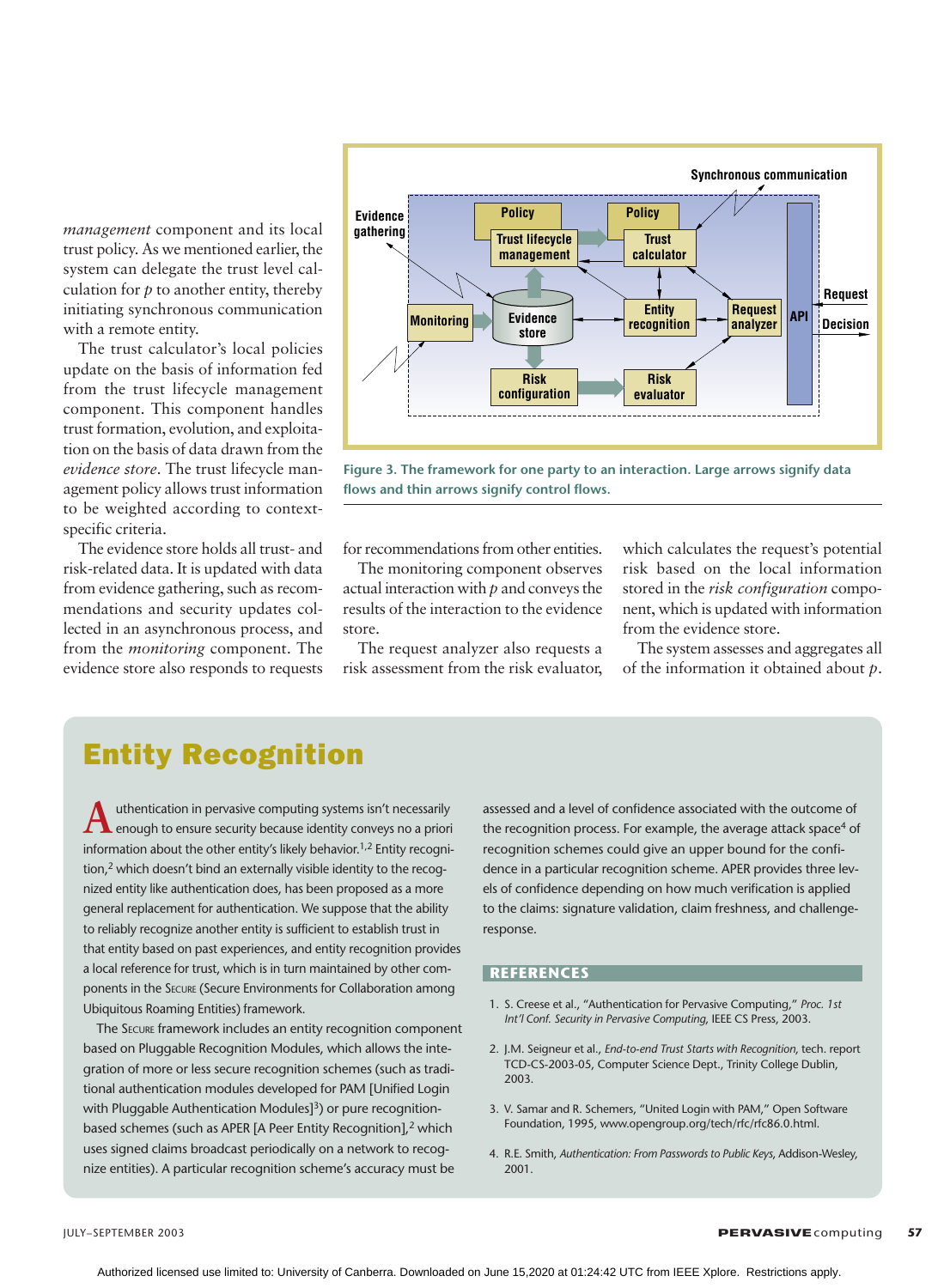

It returns the trust calculation and risk assessment to the request analyzer, which can then provide a decision to *p* regarding possible interaction.

#### Applications

Given the project's exploratory nature, it's important to evaluate the proposed mechanisms in the context of real applications. Here are two applications on which the project is working. Each application deals with numerous interacting entities. The entities might be strangers, and we can't rely on the presence of a centralized service for security. Although the two applications are very different, we are developing instantiations of the framework presented earlier that will be used to support both of them.

### Electronic purse

An electronic purse, or *e-purse*, is a device that stores money in electronic form and enables the transfer of money units to other e-purses. Mobile telephones are ideal candidates for implementing e-purses—they have smart cards for securely storing sums of money and are widespread enough for an epurse system to be deployed. In this scenario, you can transfer funds from the e-purse to the bank and vice versa via a GSM (Global System for Mobile Communications) or Internet connection; you make bank payments offline using SMS (Short Message Service) or Bluetooth.

An e-purse's main advantage over a traditional purse is that a person doesn't need to carry real money. When a real purse is lost or stolen, the money is also lost or stolen; with an e-purse, a thief

must know the e-purse's PIN to access its contents. Also, an e-purse should maintain the anonymity property of payments—the buyer can pay the vendor without revealing his or her identity. A payment protocol that is particularly suited to the e-purse is the *eCash* protocol from DigiCash.<sup>16,17</sup> In this protocol, each electronic coin has a unique serial number and the bank signs it using a key for that denomination. When a vendor who receives money cashes the e-purse contents with the bank, the bank detects cheating by comparing these coins and their serial numbers to those already cashed.

A principal in the e-payment system is a purse. While an e-purse typically is owned by a person, it might also be a payment device in a coffee or chocolate vendor. You recognize the principal through its public key, which is stored on its e-purse, *PubPurse*. The Entity Recognition subsystem ensures that the principal is what it claims to be. Both buyer and vendor principals receive a certificate containing their respective public key *PubPurse* signed by the bank: {*PubPurse*, *N*}<sub>Bank</sub>. *N* denotes the epurse's serial number, which is used for principal identity information.

You can verify any request using the *PubPurse* of the initiator and its certificate. Because payment happens offline, the bank can't be contacted to check the certificate's validity and the principal risks dealing with a principal that the bank recently blacklisted. To reduce the risk from replay attacks, where an attacker replays messages from other principals that it has overheard, *Pub-Purse* can be used in a challengeresponse protocol relying on past interactions to increase confidence in the recognition level. For example, the ticket vending machine sends a request encrypted with the buyer's *PubPurse* asking how many tickets have been bought so far and the buyer should reply with

the right answer encrypted with the vending machine's *PubPurse*.

In this system, the vendor who accepts e-cash for goods has the biggest risk. The vendor must wait until he or she goes online to deposit the cash to verify that it wasn't forged. There are thus two outcomes for a payment transaction: It succeeds if the bank accepts the money the vendor received, or it fails.

The first task of this application scenario's security administrator is to propose trust values and an ordering for them. Because you can link trust in a principal to the number of positive experiences—the number of successful payment outcomes compared to the number of outcomes where the principal cheated—you can represent trust by a pair (*m*, *n*) of non-negative integers. Integer *m* represents the number of successful outcomes associated with the principal; *n* represents the number of unsuccessful outcomes.

The bottom, or unknown value is (0, 0). A trust value  $(m_1, n_1)$  represents more trust than  $(m_2, n_2)$  when the number of successful outcomes is superior and the number of unsuccessful outcomes is inferior ( $m_1 \ge m_2$  and  $n_1 \le n_2$ ). The information ordering on the set of values is defined by considering a trust value (*m*1,  $n_1$ ) as conveying more information than a value  $(m_2, n_2)$  if it's possible to start from the value  $(m_1, n_1)$  and then perform some additional number of interactions, ending up with the value  $(m_2, n_2)$ . This intuition leads us to define the information ordering by taking  $(m_1, n_1) \sqsubseteq (m_2,$  $n_2$ ) if and only if ( $m_1 \le m_2$ ) and ( $n_1 \le n_2$ ). Figure 4 illustrates this partial ordering of trust values.

A principal's trust in another is mainly based on its experience with that principal. It can also be influenced by observations of that principal. In the e-purse system, observations take the form of messages ("principal *p* cheated" or "principal *p* is honest") exchanged via princi-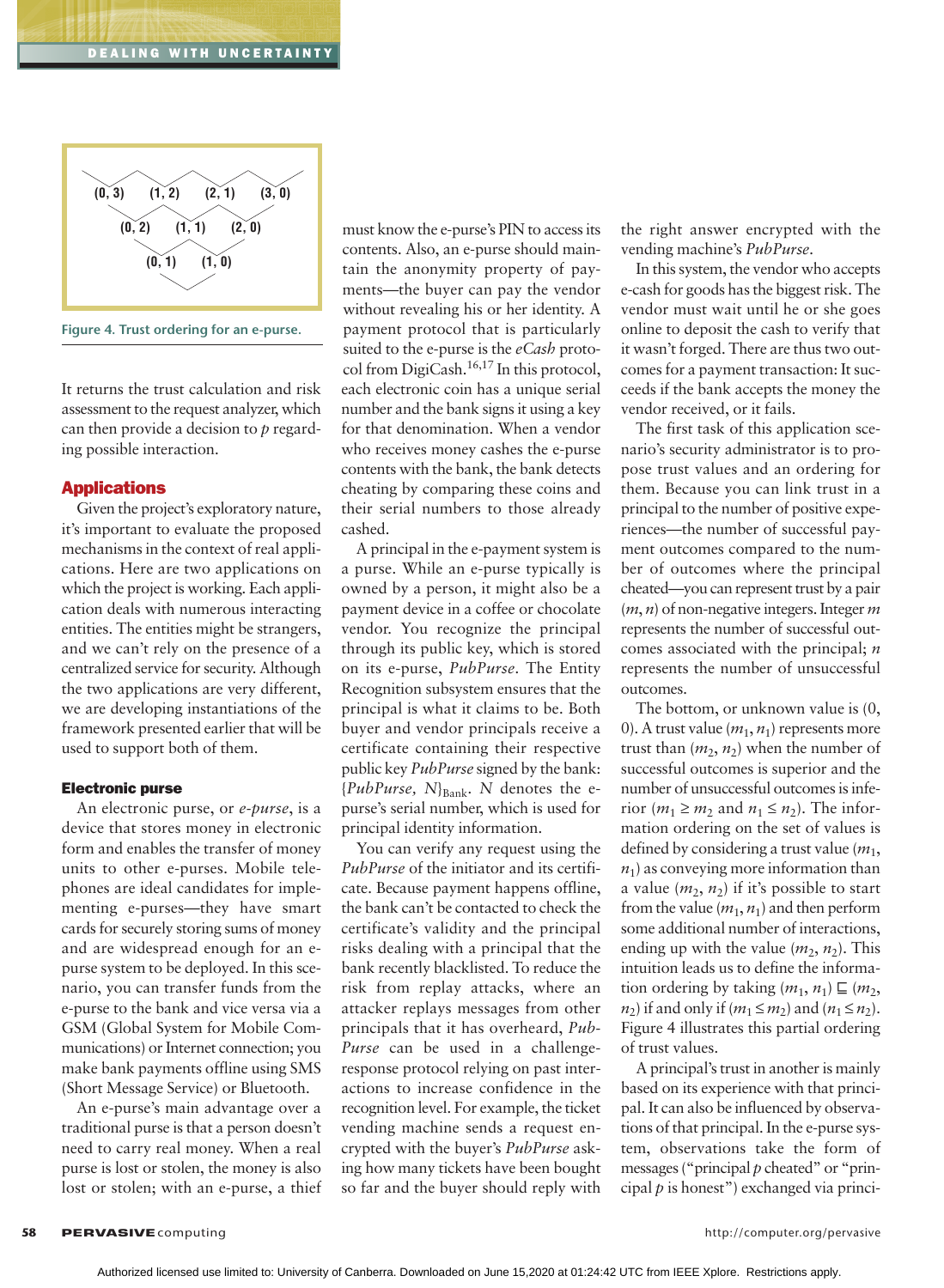

messages. The security administrator can write the system's trust management policy to update the trust policy based on these messages. Obviously, such a message from the bank is more credible than one from another principal.

pals, perhaps as an annex to payment

The second task for this system's security administrator is to design the *risk policy*. In this scenario, we deal with two mutually exclusive outcomes. The cost associated with the payment action is bounded by the amount of money being exchanged. One risk policy is to consider the probability of success to be independent of the cost (for example, an attacker is just as likely to cheat for 5 euro as he is for 50 euro). In this case, the cost-PDF is flat. Another possible risk policy is to consider the probability of cheating to be proportional to the amount being transferred. In this case, the probability of an unsuccessful outcome for an amount *s* of money could be defined as:  $p \times a \times s^2$ , where *p* is the trust parameter for the paying principal, calculated as  $n/(n + m)$  for the trust values except for bottom (where  $n + m = 0$ ), and *a* is a constant defined to scale the risk value calculated to the range [0..1]. This cost-PDF models a scenario in which the risk of cheating increases to the square of the sum of money involved in the transaction. A third PDF shown in Figure 5 is a linear curve defined as *amount*  $\times$  *T*, where *T* is based on the average degree of cheating that occurs in the e-payment system. The risk policy returns this function when the trust value calculated for a principal is bottom (0, 0).

The security administrator's final task is to define the security policy. This policy considers the calculated risk and trust values and decides whether to permit the action. In this system, one possible policy is to print a warning message to the user's screen if the calculated risk value for the transaction exceeds a specified threshold. For example, using pseudocode,

**Figure 5. Risk PDFs for the e-purse application.**

if (riskOfFailurePDF(amount) < ThresholdPay) return YES; if (riskOfFailurePDF(amount) > ThresholdDontPay) return NO; else return DONT\_KNOW

The riskOfFailurePDF is the PDF returned by the risk policy and amount is the sum being paid in the transaction; ThresholdPay and ThresholdDontPay are the thresholds below and above that the e-purse pays and doesn't pay, respectively. Between these values, the user must intervene in the decision.

For example, Carl might try to buy chocolate from a vending machine. The vending machine trusts Carl, whose trust value is (13, 7). Assuming proportional risk, with  $a = 0.2$ , ThresholdPay = 0.1, and ThresholdDontPay =  $0.2$ , the answer would be YES for Carl to purchase 1 euro worth of chocolate but N0 for 2 euro worth of chocolate.

### Collaborative gaming

The demand is increasing for applications such as collaborative gaming, where players in different locations can participate in the same gaming session using portable devices. When money is at stake in these games, security measures are necessary because unknown and potentially untrustworthy players might enter gaming sessions.

Blackjack is a popular card game in which players gamble with a dealer over the value of a hand. In our prototype implementation, people play blackjack over a mobile ad hoc network using laptop computers or PDAs.

For example, suppose Alice takes the 8 a.m. commuter train into the city for work every weekday. She wants to play an interactive game to pass the time, so she joins an ad hoc wireless network to see what collaborative gaming applications are available. She discovers an ongoing blackjack session in which Bob is the dealer and she requests admission to the game. Bob must decide whether or not to admit her; he must decide if he recognizes Alice, how much he trusts her as a gaming opponent, and how much risk is associated in playing blackjack with her.

The entity recognition process determines whether or not Bob has interacted with Alice before, as well as the level of confidence in recognizing her. If this is Bob's first time interacting with Alice, he might need to rely on trusted third-party recommendations about Alice. Recommendations can be exchanged verbally, by email, by distributed post-its, and more, and then recorded as evidence.

On the basis of evidence from his own observations, from recommendations, or both, Bob can determine a trust level for Alice. Bob needs to trust that Alice won't cheat, spoof, or collude while he is gaming with her. This same trust is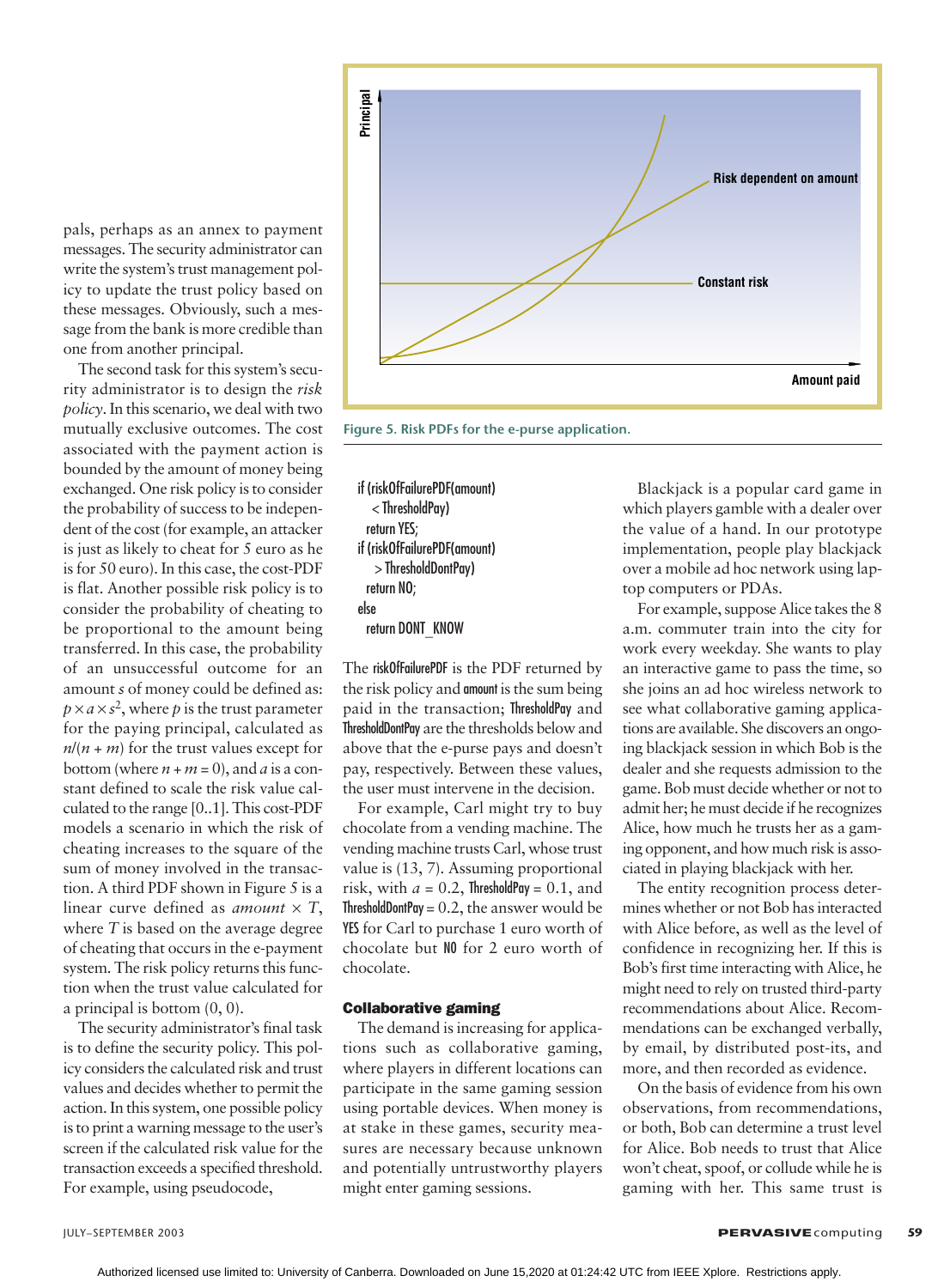required in the casino version of blackjack. Also, because the dealer's odds of winning are more favorable than the players' odds, the players must consider the entity in the dealer role trustworthy. So the right to assume the advantageous dealer role can be considered a privilege earned through fair, trustworthy game playing. Alice must prove some level of trustworthiness if she wants to enter a game as a dealer.

As with e-purse, trust values and an ordering for them are necessary. In blackjack, trust is based on factors such as Alice's typical playing strategy and whether she pays her gambling debts. The security administrator generates an ordering similar to that in the e-purse application that represents both positive and negative experience results.

This information could also help determine the risk of interacting with Alice. For example, information about what players are typically playing in the same games as Alice might enable Bob to reason about the probability that Alice will collude with other players. Bob can monitor this information throughout the course of the interaction and evaluate and store other players' results of playing blackjack with Alice. With his stored information, Bob might also need to respond to requests for recommendations from other players.

Bob might want to delegate his trusting decision altogether. In this case, he must begin recognition of remote entities he could interact with for the purpose of delegation.

Based on this information collection, Bob can assess whether he recognizes Alice, to what extent he is certain of recognition, how much he trusts Alice, and if that trust level is enough to interact with Alice given the overall risk inherent in the interaction.

Initial results of testing the prototype implementation<sup>18</sup> show that it reacts correctly to changes in an entity's interactive behavior—it adjusts trust levels and implements trust-based interaction accurately as trust rises and falls.

**WW** e are continuing to refine the framework's design and, in particular, our approach to trust formation and evolution to address issues such as the framework's design and, in particular, our approach to trust formation collusion and framing. We are also examining the application of trust to rolebased access control.

### **ACKNOWLEDGMENTS**

The work we describe in this article was partly supported by the Future and Emerging Technologies program of the Commission of the European Union under research contract IST- 2001-32486 (SECURE—Secure Environments for Collaboration among Ubiquitous Roaming Entities).

### **REFERENCES**

- 1. D.H. McKnight and N.L. Chervany, *The Meanings of Trust*, working paper 96-04, Management Information Systems Research Center, Univ. Minnesota, 1996.
- 2. D. Gambetta, ed., *Trust: Making and Breaking Cooperative Relations*, 2000, www. sociology.ox.ac.uk/papers/trustbook.html.
- 3. M. Deutsch, "Cooperation and Trust: Some Theoretical Notes," *Nebraska Symp. Motivation*, M.R. Jones, ed., Nebraska Univ. Press, 1962, pp. 275–319.
- 4. S. Marsh, *Formalising Trust as a Computational Concept,* doctoral thesis, Dept. Computer Science and Math., Univ. Stirling, 1994.
- 5. B. Shand, N. Dimmock, and J. Bacon, "Trust for Ubiquitous, Transparent Collaboration," *Proc. 1st IEEE Int'l Conf. Pervasive Computing and Comm.* (PerCom 03), IEEE CS Press, 2003, pp. 153–160.
- 6. A. Abdul-Rahman and S. Hailes, "Supporting Trust in Virtual Communities," *Proc. Hawaii Int'l Conf. System Sciences*(HICSS-33), IEEE CS Press, 2000, pp. 1769–1777.
- 7. L. Xiong and L. Liu, "Building Trust in Decentralized Peer-to-Peer Electronic Communities," *Proc. 5th Int'l Conf. Electronic Commerce Research* (ICECR-5), 2002.
- 8. "The KeyNote Trust-Management System Version 2," tech. memo, Internet Soc., 1999.
- 9. M. Blaze, J. Feigenbaum, and J. Lacy, "Decentralized Trust Management," *Proc. 1996 IEEE Symp. Security and Privacy*, IEEE CS Press, 1996, pp. 164–173.
- 10. "SPKI Certificate Theory," tech. memo, Internet Soc., 1999.
- 11. R.L. Rivest and B. Lampson, "SDSI A Simple Distributed Security Infrastructure," Oct. 1996, http://theory.lcs.mit.edu/~rivest/ sdsi10.html.
- 12. C.M. Jonker and J. Treur, "Formal Analysis of Models for the Dynamics of Trust Based on Experiences," *Proc. Modelling Autonomous Agents in a Multi-Agent World* (MAAMAW 1999), LNAI 1,647, Springer-Verlag, 1999, pp. 221–232.
- 13. C. English et al., "Trusting Collaboration in Global Computing Systems," *Trust Management*, LNCS 2,692, Springer-Verlag, 2003, pp. 136–149.
- 14. S. Buchegger and J.Y. Le Boudec, "The Effect of Rumor Spreading in Reputation Systems for Mobile Ad-hoc Networks," *Proc. Workshop on Modeling and Optimization in Mobile, Ad Hoc and Wireless Networks* (WiOpt 03), Mobile Information and Communication Systems, 2003; www.mics.org/ getDoc.php?docid=341&docnum=1.
- 15. K. Aberer and Z. Despotovic, "Managing Trust in a Peer-2-Peer Information System, *Proc. 10th Int'l Conf. Information and Knowledge Management* (CIKM-01), ACM Press, 2001, pp. 310–317.
- 16. D. Chaum, "Achieving Electronic Privacy," *Scientific American*, vol. 267, no. 2, Aug. 1992, pp. 96–101.
- 17. B. Schoenmakers, "Security Aspects of the Ecash TM Payment System," *State of the Art in Applied Cryptography: Course on Computer Security and Industrial Cryptography*, LNCS 1,528, Springer-Verlag, 1998, pp. 338–353.
- 18. E. Gray et al., *Towards a Framework for Assessing Trust-Based Admission Control in Collaborative Ad Hoc Applications*, tech. report 66, Dept. Computer Science, Trinity College Dublin, 2002.

For more information on this or any other computing topic, please visit our Digital Library at http:// computer.org/publications/dlib.